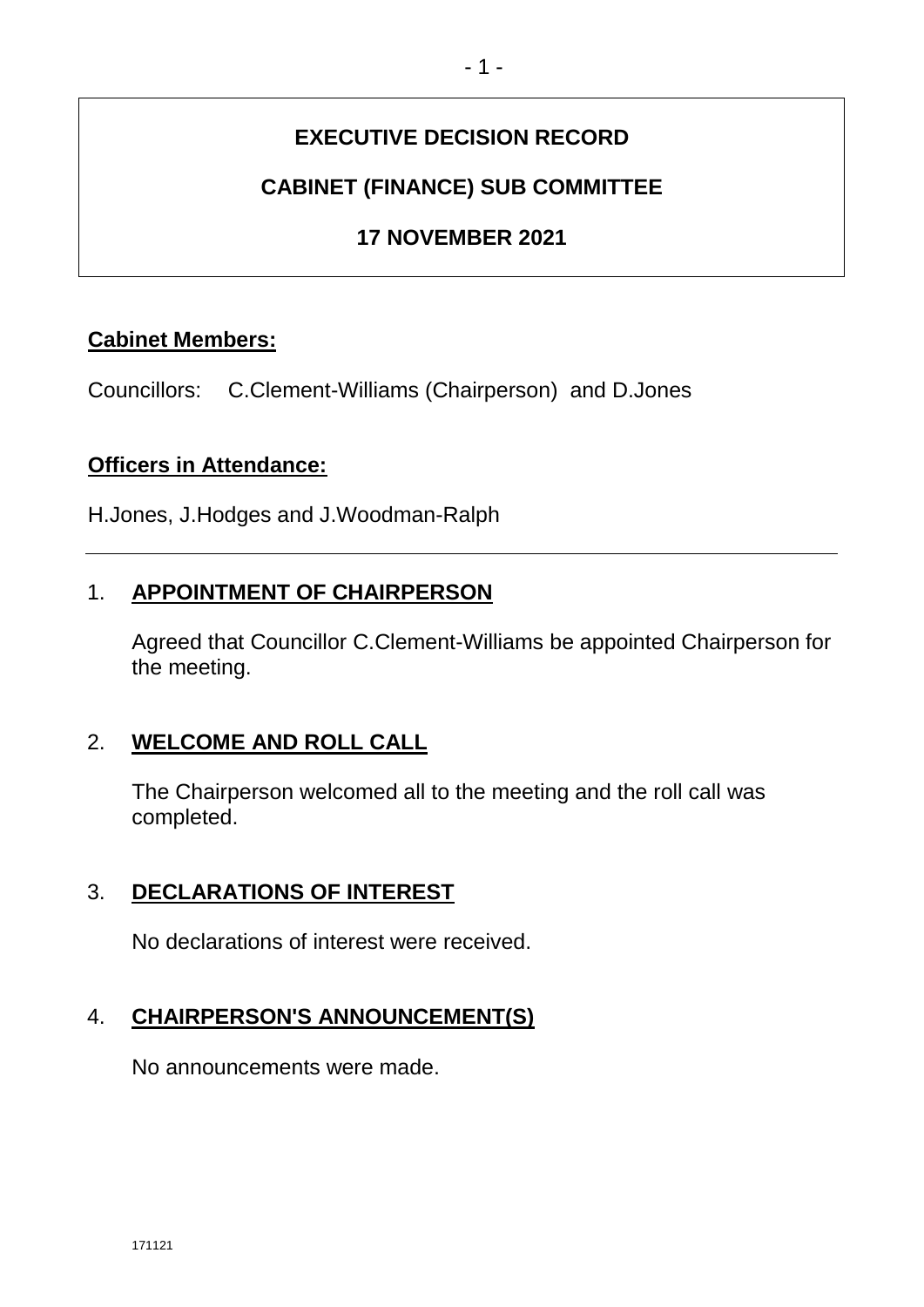## 5. **MISCELLANEOUS GRANT FUND APPLICATIONS**

### **Decisions:**

- 1. That the Trustees of Graig Bowling Green Association continue to receive a grant of £650 pa until the 16<sup>th</sup> October 2022. There after a grant of £715 pa will be provided until the next rent review towards the Lease of the Bowls Pavilion, Neath Road, Briton Ferry.
- 2. That the Trustees who Lease Land for a Natural Play Area at Glantawe Riverside Park, Pontardawe continue to receive £350 pa until the 13<sup>th</sup> October 2022. There after a grant of £385 pa will be provided until the next rent review.

### **Reason for Decisions:**

To consider the amount of financial support in respect of the grant applications received.

#### **Implementation of Decisions:**

The decision will be implemented after the three day call in period.

## 6. **URGENT ITEMS**

No urgent items were received.

# 7. **ACCESS TO MEETINGS**

**RESOLVED:** That pursuant to Regulation 4 (3) and (5) of Statutory Instrument 2001 No. 2290, the public be excluded for the following items of business which involved the likely disclosure of exempt information as defined in Paragraph 14 of Part 4 of Schedule 12A of the Local Government Act 1972.